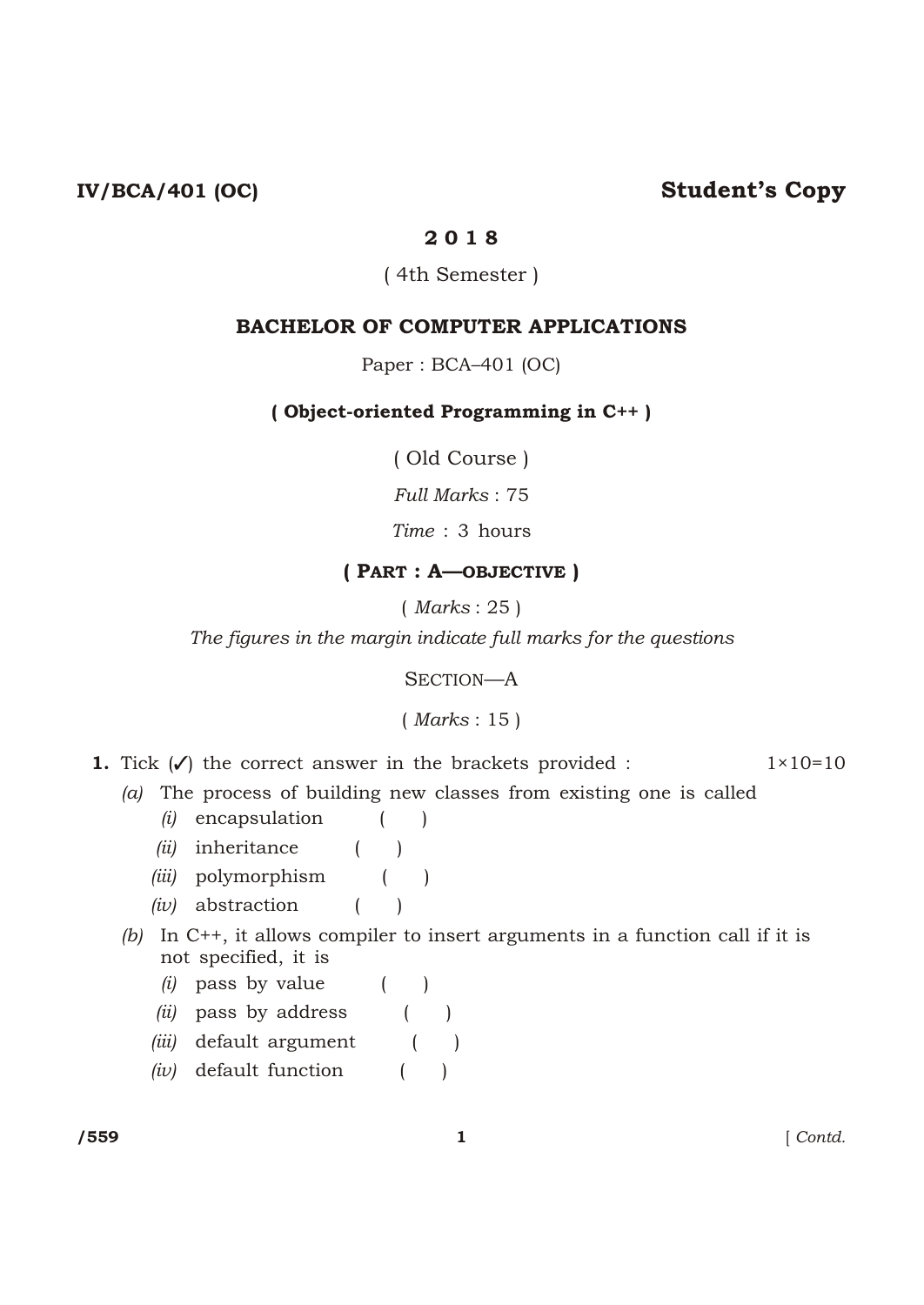|  |  |  |  |  | (c) Which of the following functions is performed by a constructor? |
|--|--|--|--|--|---------------------------------------------------------------------|
|  |  |  |  |  |                                                                     |

- *(i)* Construct a new class ( )
- *(ii)* Construct a new object ( )
- *(iii)* Construct a new function ( )
- *(iv)* Initialize an object ( )
- *(d)* Run-time polymorphism is done by
	- *(i)* operator overloading ( )
	- *(ii)* function overriding ( )
	- *(iii)* static binding ( )
	- *(iv)* function overloading ( )

#### *(e)* Which of the following operators cannot be overloaded?

- *(i)* : : ( )
- *(ii)* [ ] ( )
- *(iii)* ( )
- $(iv) \sim ($

#### *(f)* A function that is expanded in line when it is invoked is

- *(i)* 'called' function ( )
- *(ii)* function definition ( )
- *(iii)* inline function ( )
- *(iv)* macrodefinition ( )

#### *(g)* Which of the following is not the member of class?

- *(i)* Static function ( )
- *(ii)* Virtual function ( )
- *(iii)* Const function ( )
- *(iv)* Friend function ( )
- *(h)* An exception is caused by
	- *(i)* a compile time error ( )
	- *(ii)* a run-time error ( )
	- *(iii)* a logical/syntax error ( )
	- *(iv)* a hardware problem ( )

#### IV/BCA/401 (OC)**/559 2** [ *Contd.*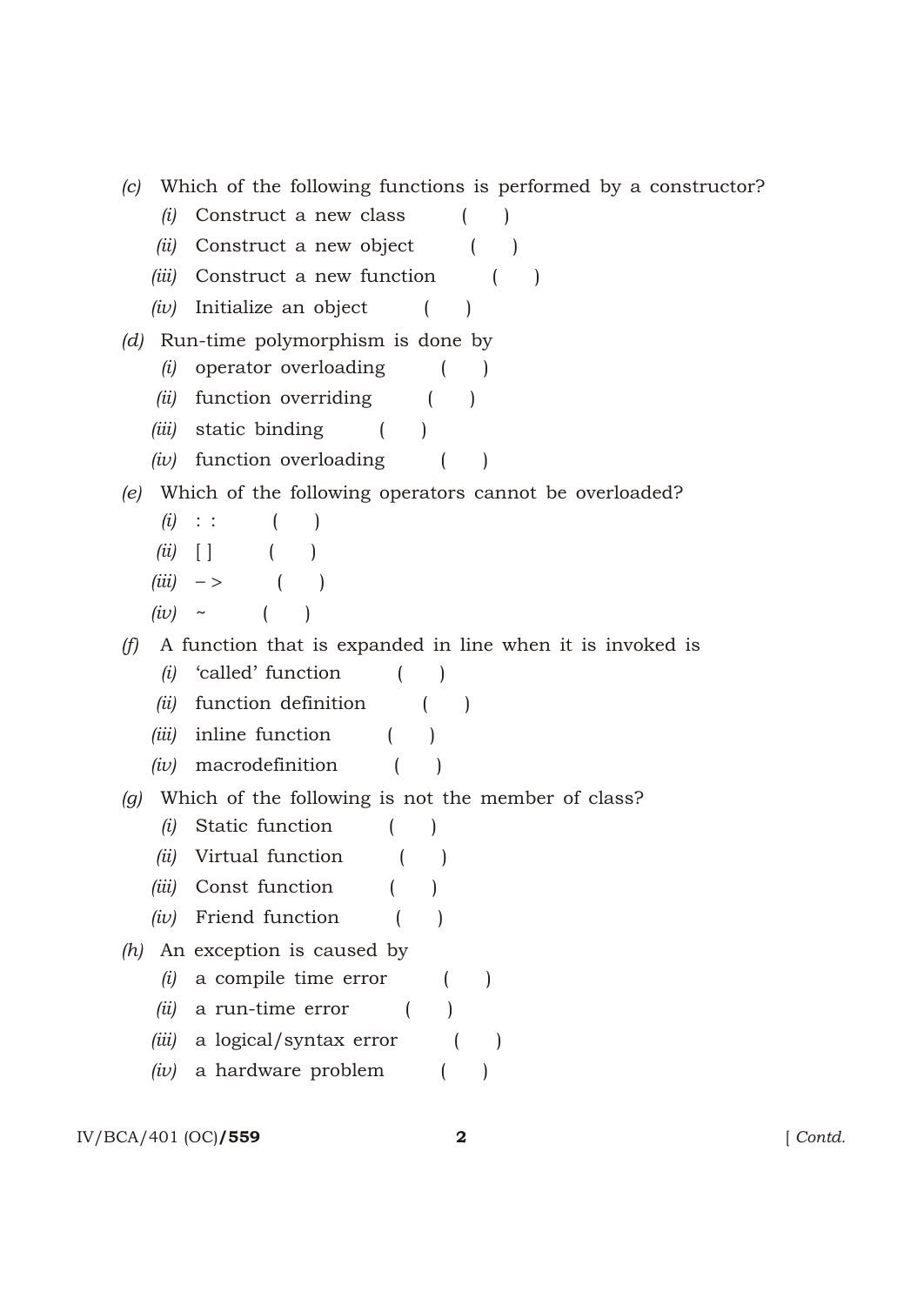*(i)* A destructor takes

|     |      | $(i)$ zero argument                    |              |  |  |
|-----|------|----------------------------------------|--------------|--|--|
|     | lul- | one argument                           |              |  |  |
|     |      | <i>(iii)</i> two arguments             | $\mathbf{I}$ |  |  |
|     |      | $(iv)$ All of the above                |              |  |  |
| (1) |      | A pure virtual function is declared by |              |  |  |
|     |      | (i) virtual void display $() \{0\};$   |              |  |  |

- *(ii)* virtual void display 0; ( )
- *(iii)* virtual void display (void) 0; ( )
- *(iv)* void display (void) 0; ( )
- 2. State whether the following statements are True (T) or False (F) by putting a Tick  $(\checkmark)$  mark : 1×5=5
	- (a) In C++, the operator  $\gg$  is known as insertion operator. (T/F)
	- *(b)* When an exception is not caught, the program is aborted. (T/F)
	- *(c)* We can have virtual destructors but not virtual constructors. (T/F)
	- *(d)* A variable can have multiple references. (T/F)
	- *(e)* There are any numbers of instances of an abstract class can be created.  $(T/F)$

#### SECTION—B

( *Marks* : 10 )

Answer the following questions : 2×5=10

- 1. What do you mean by dynamic binding? How is it useful in OOP?
- 2. What is a stream? What are the C++ stream classes?
- 3. Explain about 'this' pointer.
- 4. What is function prototype? Give an example.
- 5. What is an abstract class? When do we make a class virtual?